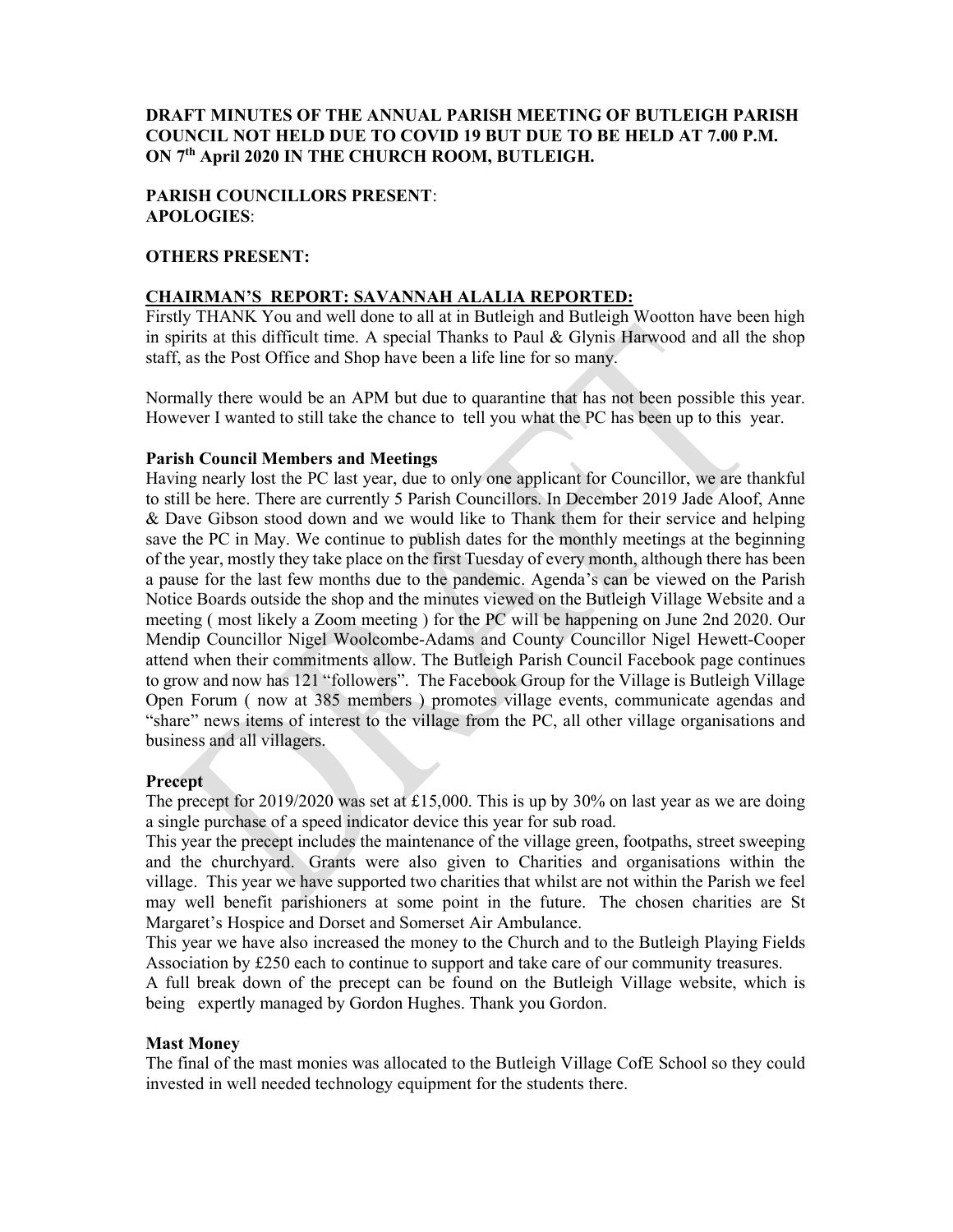And this year we saw the grand opening of the Ann Heeley Heritage Trail come to life thanks to Martin Day and Alan Carr for this.

#### Planning

As a public consultee, the Parish Council dealt with 9 Planning Applications between May 2019 and April 2020. The Parish Council recommended 8 for approval and 1 for refusal. These figures do not include applications in relation to tree works. These types of applications are in most circumstances left with no comment and a decision is left for the Tree Officer at Mendip.

The vast majority of applications related to residential extensions, additions and/or alterations. Whilst the previous Council (2018-2019) refused planning for a development at Westview off Sub Road for 32 houses. However after going to an enquiry, this application after much debate, has now been approved by Mendip and will be going ahead. We have no more details at this time.

### Highways

There has been multiple pothole repairs through out the year and all sign which have been knocked down has also been re-instated.

#### Environment

In January with the kind support of Adrian Forsey successful litter pick was co-ordinated on behalf of the PC with many of the councillors and villagers taking part, photos went up on the Village Forum to show all that was gathered. About 30 bags were filled and other items such as large pieces of carpet, car parts and long sections of rubber were also found. Whilst not a glamorous job it was a great turn out and much fun was had. The council continue to report and organise collection of fly tipping. Thank you so much to all those who helped and also to the Butleigh Village Events Committee who provided a soup to so many after, which was welcome as it was a very chilly day.

### Footpaths

We have some of the best maintained footpaths in the area and many thanks to the hard work of Alan Carr.

### Affordable Housing

Whilst a meeting was held in May 2019 by the affordable house. There are currently no further updates.

#### Enforcement

Enforcement continues to be an important but often frustrating role for the council. With cuts at Mendip they have few officers "on the ground". The council however continues to do all we can and report and chase areas of concern.

#### Speeding

Speeding is of great concern to the Council. We are currently investigating companies and their devices and will be looking to purchase and instate a SID over the next 18 months.

#### **Conclusion**

It has been a busy year. I think my fellow councillors will agree that we are finding our feet as the new Parish Council in very changeable times, from almost all new councillors at the beginning of the year to now dealing with the current pandemic. That said we have made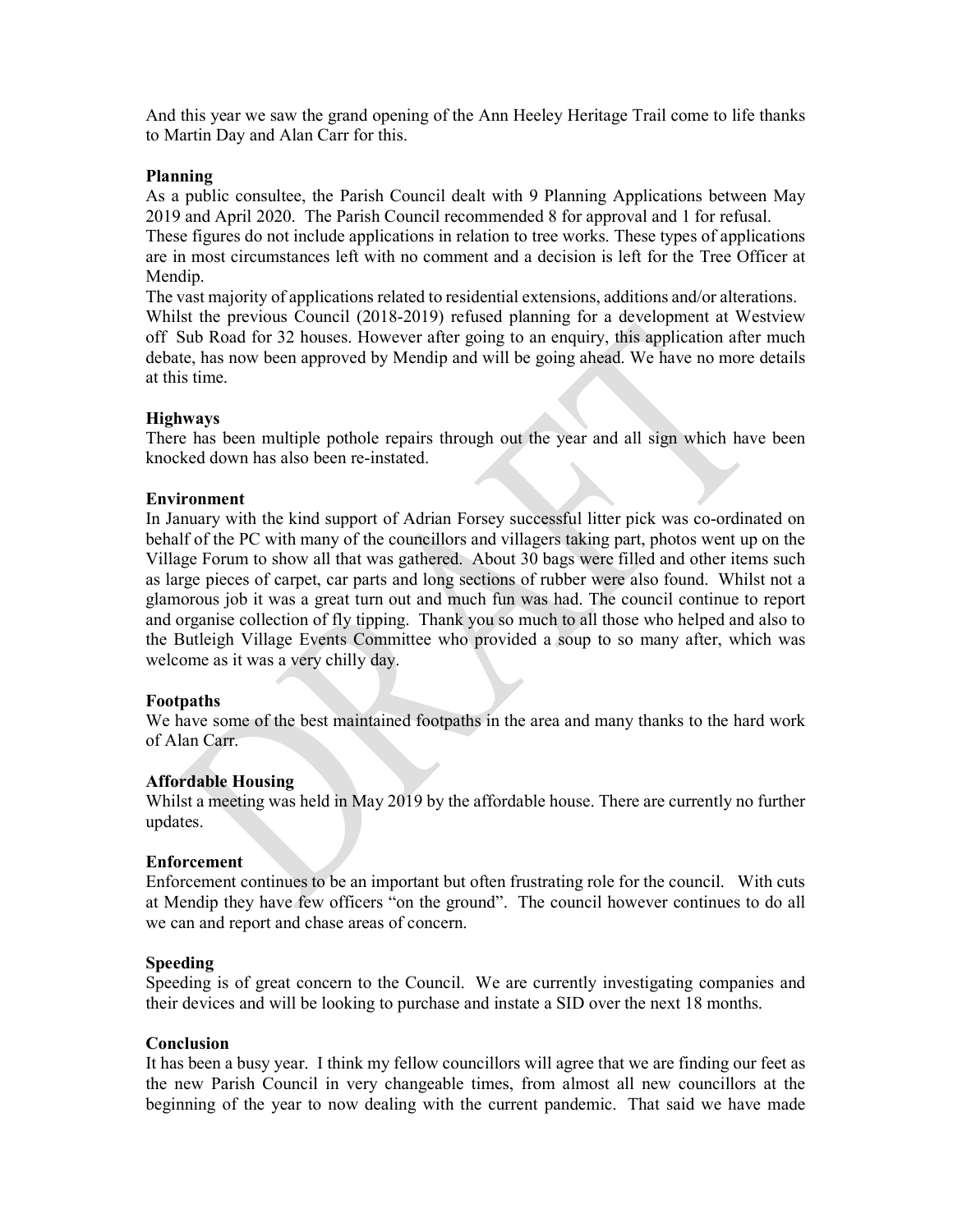significant progress with a number of projects and have seen some through to completion. We are all advocates of our village and the Parish needs a strong Council to maintain our beautiful corner of Somerset.

Finally, I'd like to take this opportunity to thank all my fellow Councillors and a very big thank you to our Clerk Sheila who has shown outstanding support over the last year in particular, we are lucky to have her.

FINANCE : A comprehensive report of the year end finances (unaudited), was given by the Clerk. The unaudited book was open for inspection.

BUTLEIGH PCC REPORT : Mrs S de Camp gave a report : This year, attendance at regular services has been maintained and we expect 25 - 30 at the two regular communion services held on the second and third Sundays of the month. At all the major festivals, Remembrance Day and in particular over Christmas, numbers were high: Carol service, Christingle, Crib and Christmas morning services were all very well attended.

A review of the Electoral Roll was taken during the year and the numbers brought up to date: the number on the Electoral Roll has decreased to 72 from 78 in the previous year.

We continue to offer a wide variety of services: Parish Communion on the 2<sup>nd</sup> and 3<sup>rd</sup> Sundays; regular Morning Praise, Café church, Songs of Praise and Taize, take place on the fourth Sunday of the month and Bible Sunday is marked with a special service. The All Age service on the first Sunday in the month, is well attended. Acorns is held every Wednesday after school during term time. However, there is still no provision for young people aged 11 upwards. We invited the diocesan youth officer to discuss provision for young people last year and decided to hold a youth event on May 1 for young people in this benefice in the Church Room with her help. This is a one -off event and does not address the regular provision for young people .The Christian Meditation Group continues to meet fortnightly and a Bible study group and a prayer group meet weekly. During Lent, we held a Lent lunch in aid of the Yemen Red Cross Crisis Appeal and a Lent course was led by Roy Moody in the Church Room during March.

The church finances are very well supervised and we are most grateful to our Treasurer, Mark Tolhurst for his detailed and excellent work; we thank Anthony Durbacz for examining the accounts. We are also very grateful to our Secretary, Maggie Seward for all her efficient and thorough work.

The church fete this year was, once again, extremely successful. The money raised makes a significant contribution to our finances and we thank Elspeth Rymer and the committee for all their efforts and hard work. This event is an important and enjoyable village occasion and we hope the family atmosphere and traditional stalls will continue to appeal to all ages. Jane Laver organised a most successful concert by American folk group Windborne held in church in February and a substantial amount was raised for church funds. We are very grateful to her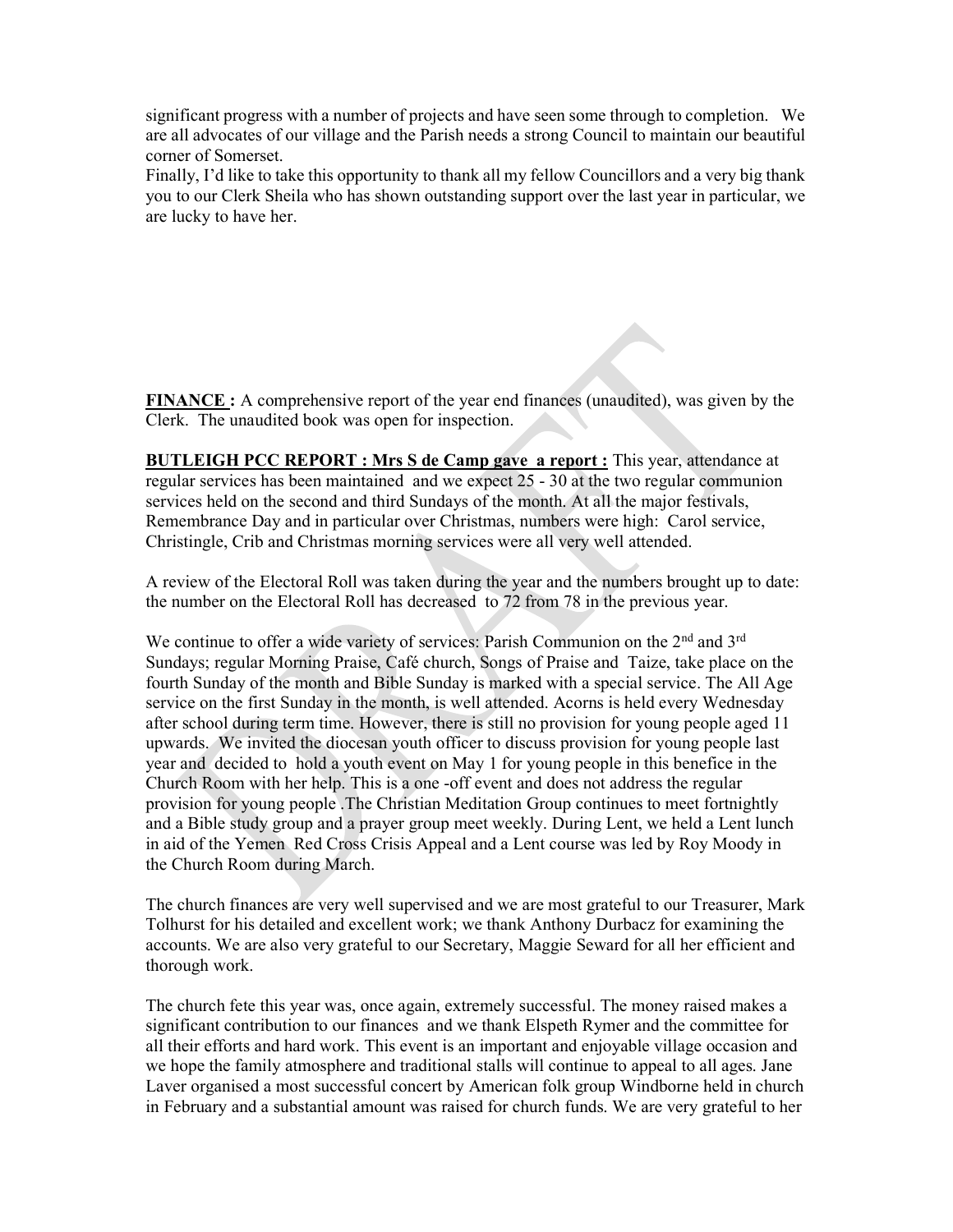for all her efforts to give people an enjoyable evening and support the church .The Butleigh Revue was held in March and as usual, the proceeds went to the church .We thank Helen Forsey for organising the revue and all who contribute to the church in fund raising events; we are pleased that so many from the village come to support us.

In the Quinquennial Report of 2018, carried out by John Beauchamp of Wedmore, the church is described as : " well kept throughout……The interior is clearly well maintained by the parish and generally in good condition ".However, some restoration work on windows and exterior areas were highlighted as in need of attention and preparatory work has started. We have approached local specialists to do the repointing ,window restoration and roof work .We aim to complete all interior and exterior work by the end of the year, well within the Quinquennial requirements.

We continue to donate 10% of our income to charity. The three charities chosen by the PCC for 2019 were: One 25 ( a Bristol charity helping women involved in street work ) the Church Homeless Society and Butleigh School .We also gave to St Peter's Lifeline and many other charities during the course of the year.

We are in line with the General Data Protection Regulations .All members of the PCC and others working with children are being trained on the Church of England's Safeguarding programmes.

The refurbished Church Room has been well used. As reported last year, the PCC oversees the running of the Church Room and we are pleased to offer this facility to the village. The room is now in good order and a new roof has been completed .We are grateful to the Butleigh Village Hall Fund and The Field House Trust administered by the Somerset Community Foundation for their contribution to this recent work.

The churchyard continues to be well maintained by Rob Hallett and a churchyard working group helps to keep the churchyard in excellent condition. We thank the Parish Council for their continued financial support in the maintenance of the churchyard.

The church continues to be largely supported by a congregation of people of senior years and this has obvious financial implications. Planned giving and collections in services have remained approximately the same as too have our annual expenses. However, a largely elderly membership also has implications for the running of the church : we have only one churchwarden instead of two, and a limited group of people to take on other roles.

The church is open every day so that it is available to all. People from the church and village continue to clean the church and provide flower arrangements which help to make the interior so attractive. We trust that St Leonard's continues to be a welcoming and friendly community and we thank all who give their time to the life and influence of the church in this village.

# BUTLEIGH PLAYING FIELD ASSOCIATION REPORT: Mr Damien Salter reported:

## **OVERVIEW**

The BPFA continue to be responsible for the upkeep and maintenance of the main playing fields and Pavilion located at Back Town and the smaller play park located at Holm Oaks. Both of these facilities are maintained to a high standard and are inspected every 2 weeks by us and annually by ROSPA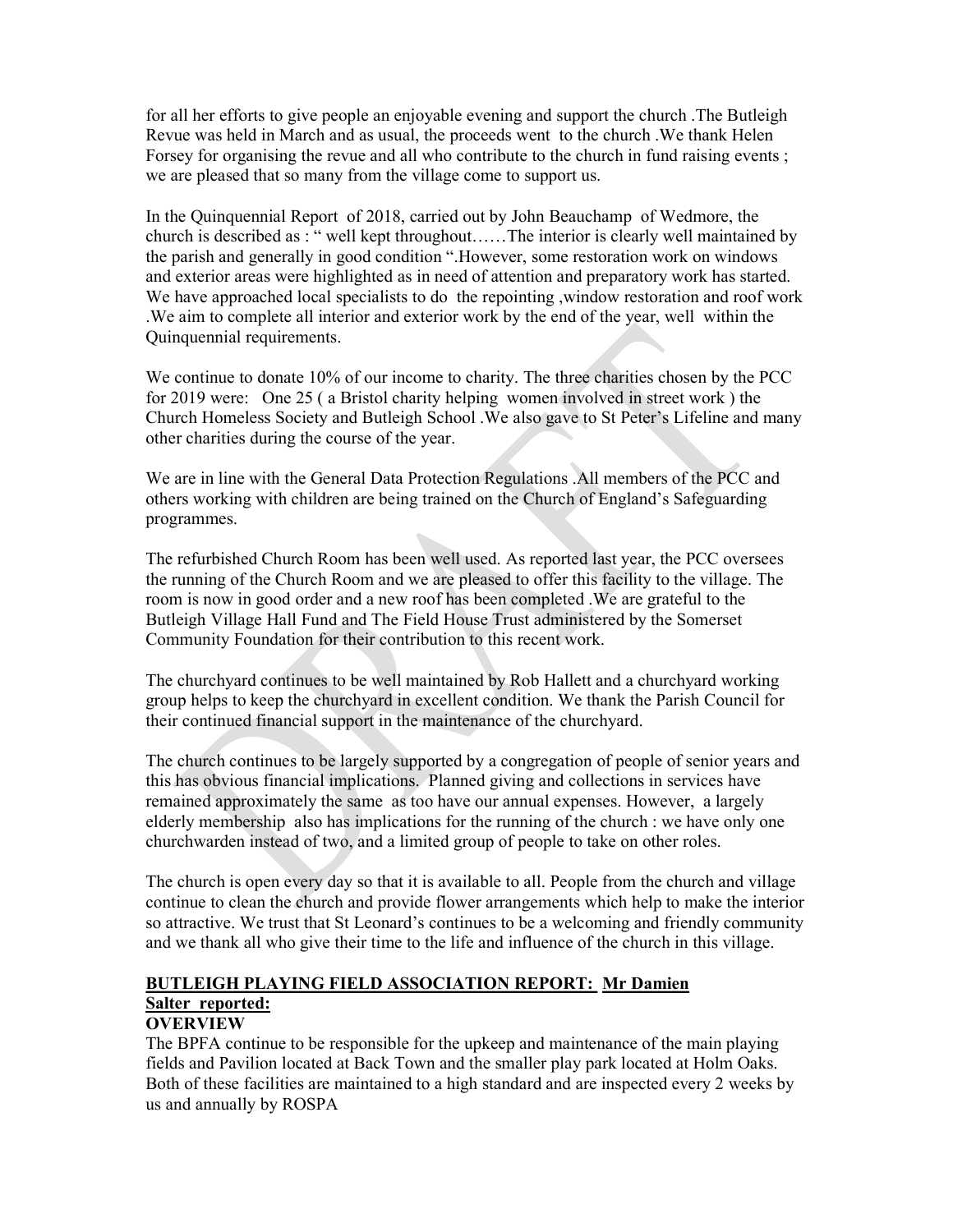At our AGM last September Andrew Broomhead stood down as Chairman and Damian Salter was elected as the new Chairman, Gordon Hughes continued as the Secretary. The Association is currently made up of 10 individuals.

## FUND RAISING EVENTS

The annual Multi Terrain Race was held last April and attracted over 130 runners and raised approximately £1350. The community helped with the marshalling of this event and the excellent cake stall was as popular as ever with all who attended.

The second Butleigh Cycle Sportive was held on the last weekend in September and although the weather was rather stormy over 100 riders turned up and just over £700 was raised. Again like the previous year all who attended thoroughly enjoyed the event.

Unfortunately the 2019 Barn Dance was cancelled due to ticket sales and the Annual Quiz Night for 2020 has also been cancelled due to prior personal commitments from the organisers. Hopefully these events will return this/next year.

The Pavilion is being used regularly each week from The Nursery, Yoga and Pilates classes and a Boot Camp. Funds from these activities combined bring in circa £5300.

Tag Rugby was organised again last summer and continued its great success of attracting lots of children each Thursday evening. It's always a great event for the children and parents to socialise at.

## FOOTBALL

A decision was made by the Association last year to rest the pitch from formal football for the 2019/20 season. This was a difficult decision but the main issue was the need for the land to fully recover from the effects of the dry 2018 summer alongside the reduced availability of the groundsman. A key decision for the BPFA this year will be if we are to offer the facility for football going forward and if we are what kind of football is best suited there. Bearing in mind the amount of work that goes into the upkeep of the pitch, marking out, cleaning of changing rooms as well as the cost of the pitch maintenance compared to the amount of revenue that is actually made which is very low.

### **MAINTENANCE**

Unfortunately the boiler in the pavilion completely failed earlier this year and a decision was made to replace it for a new more efficient boiler. This has now been installed and is working well. The cost of the replacement was just over £2000 however we were lucky to receive a grant as well as donations from the Village Hall Committee and the Parish Council for which we are very grateful.

### FINANCES

At our financial year end last year (31/08/2019), our balance sheet remains healthy showing net reserves of £11599.

The Solar panels are now in use and generating electricity to the pavilion and also providing another source of revenue for the BPFA. Our initial calculation of revenue was approximately £800 per year and we look forward to seeing how this compares when our first full year of running the panels completes.

We have requested an uplift in our precept this year and this has now been increased to £2000 per annum.

Our budgets are closely monitored throughout the year at our meetings and we are hoping the accounts for 2020 will show a net surplus of circa £1000.

## FUTURE